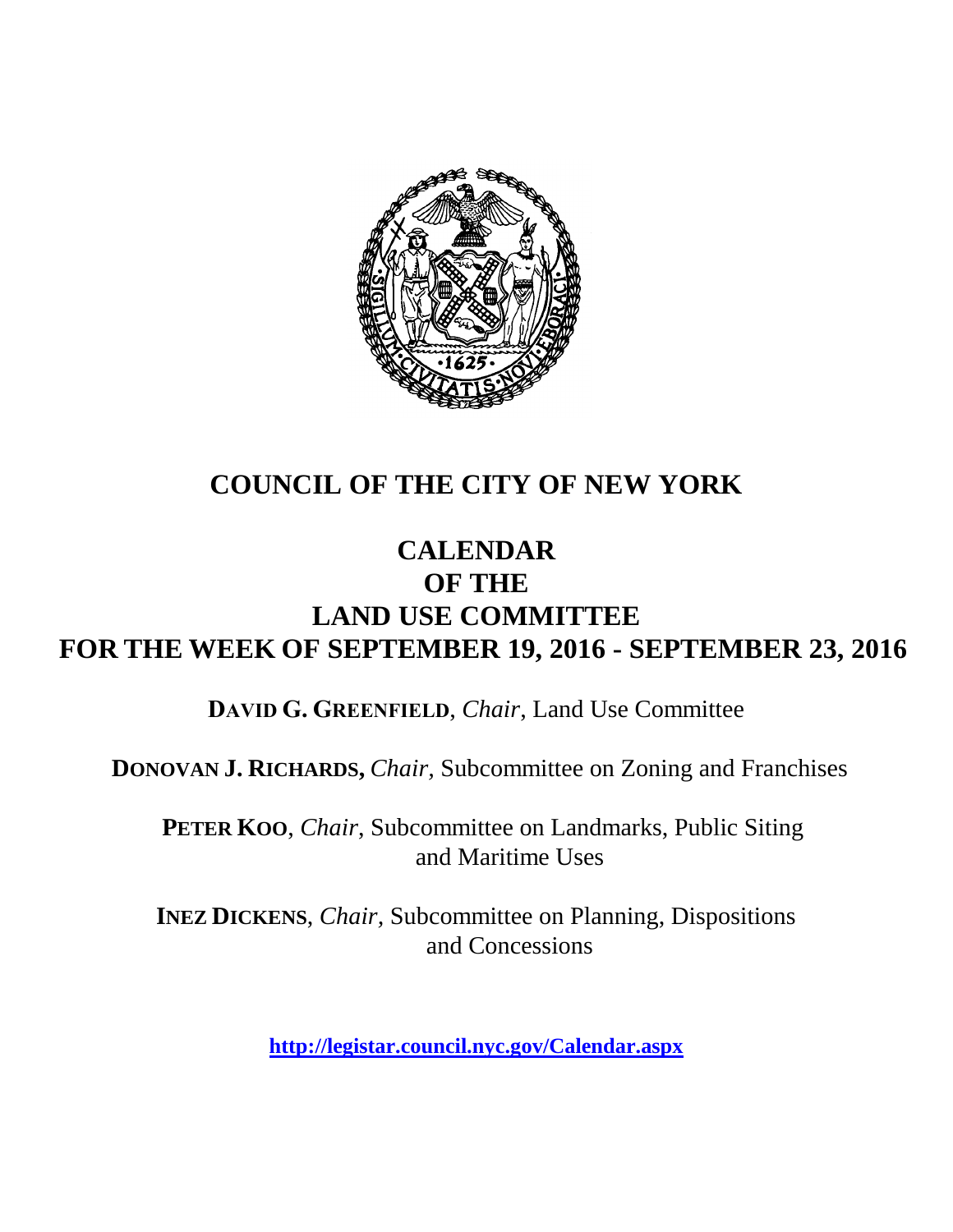### **SUBCOMMITTEE ON ZONING AND FRANCHISES**

The Subcommittee on Zoning and Franchises will hold a public hearing on the following mattersin the **Council Chambers, City Hall,** New York City, New York 10007, commencing at **9:30 A.M., Tuesday, September 20, 2016:**

# **L.U. NO. 458 ALTUS CAFÉ**

## **MANHATTAN - CB 12 20165640 TCM**

Application pursuant to Section 20-226 of the Administrative Code of the City of New York, concerning the petition of Carnival Latin Bistro Corp., d/b/a Altus Café, for a new revocable consent to establish, maintain and operate an unenclosed sidewalk café located at 4325 Broadway.

# **L.U. NO. 438 ADORAMA**

# **MANHATTAN - CB 5 C 160082 ZSM**

Application submitted by 42 West 18<sup>th</sup> Realty Corp. pursuant to Section 197-c and 201 of the New York City Charter, for the grant of a special permit pursuant to Section 74- 711 (Landmark Preservation In all Districts) of the Zoning Resolution to modify height and setback requirements, rear yard requirements, and minimum distance between buildings requirements, to facilitate a mixed-use development on property located at 38-42 West 18th Street (Block 819, Lots 14, 15 and 66), in a C6-4A District, within the Ladies Mile Historic District.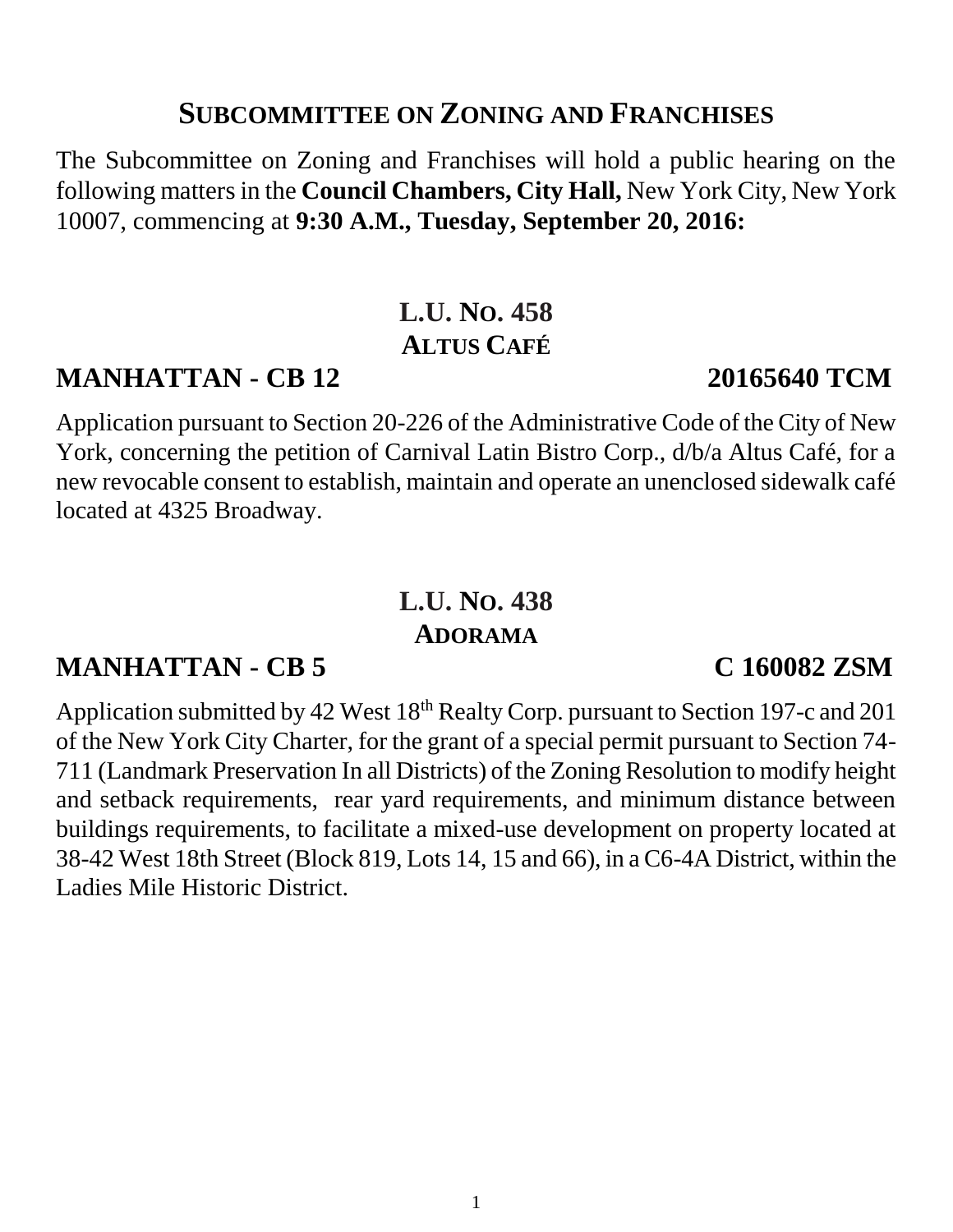### **SUBCOMMITTEE ON LANDMARKS, PUBLIC SITING AND MARITIME USES**

The Subcommittee on Landmarks, Public Siting and Maritime Uses will hold a public hearing on the following matters in the **Council Committee Room, 16th Floor, 250 Broadway,** New York City, New York 10007, commencing at **11:00 A.M., Tuesday, September 20, 2016:**

### **L.U. No. 467 MITCHELL-LINDEN LIBRARY SITE**

### **QUEENS - CB 7 C 160247 PQQ**

Application submitted by the Queens Public Library and the New York City Department of Citywide Administrative Services, pursuant to Section 197-c of the New York City Charter, for the acquisition of property located at 31-32 Union Street (Block 4414, Lots 1333-1339) for continued use as a library.

# **L.U. NO. 468 ROSEDALE LIBRARY SITE**

### **QUEENS - CB 13 C 160248 PQQ**

Application submitted by the Queens Public Library and the New York City Department of Citywide Administrative Services, pursuant to Section 197-c of the New York City Charter, for the acquisition of property located at 144-20 243<sup>rd</sup> Street (Block 13549, Lot 7) for continued use as a library.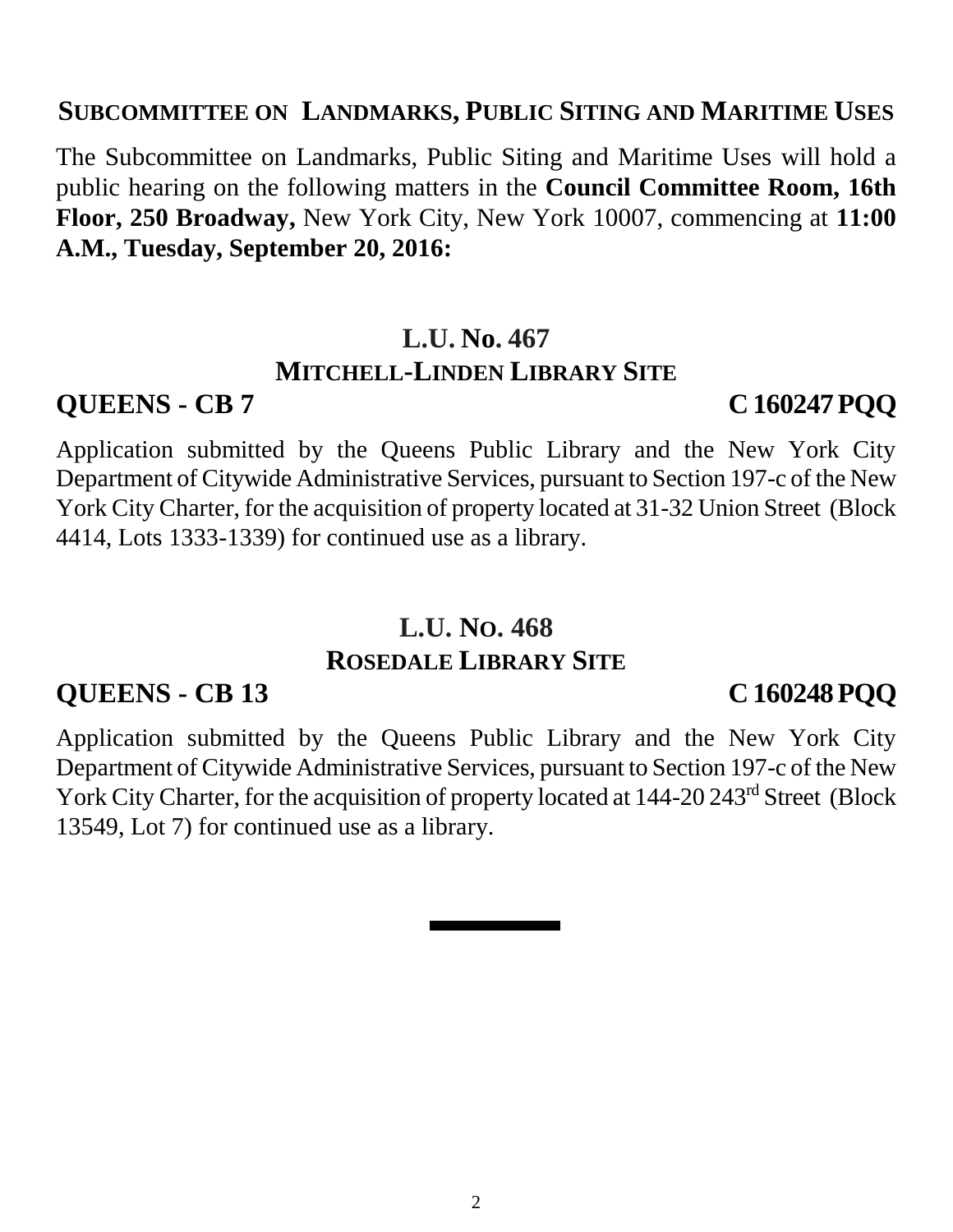### **SUBCOMMITTEE ON PLANNING, DISPOSITIONS AND CONCESSIONS**

The Subcommittee on Planning, Dispositions and Concessions will hold a public hearing on the following mattersin the **Council Committee Room, 16th Floor, 250 Broadway,** New York City, New York 10007, commencing at **1:00 P.M., Tuesday, September 20, 2016:**

## **L.U. NO. 427 HOPE EAST OF FIFTH RESYNDICATION MANHATTAN - CB 11 20175023 HAM**

Application submitted by the New York City Department of Housing Preservation and Development pursuant to Article 16 of the General Municipal Law for approval of an urban development action area project and waiver of the area designation requirement and Sections 197-c and 197-d of the New York City Charter for property located at 212 East 117<sup>th</sup> Street (Block 1666, Lot 41), in Community Board 11, Council District 8, Borough of Manhattan.

# **L.U. NO. 428 BLAKE HENDRIX**

## **BROOKLYN - CB 5 20175024 HAK**

Application submitted by the New York City Department of Housing Preservation and Development pursuant to Article XI of the Private Housing Finance Law and Article 16 of the General Municipal Law for approval of a real property tax exemption, an urban development action area project, waiver of the area designation requirement and Sections 197-c and 197-d of the New York City Charter for properties located at Block 4050, Lot 25, Block 4067, Lot 8, Block 4058, Lot 18, Block 4081, Lot 23, Block 4065, Lot 22, Block 3767, Lots 10-13, Block 4060, Lot 16, and Block 4062, Lot 30, Community Board 5, Council District 42, Borough of Brooklyn.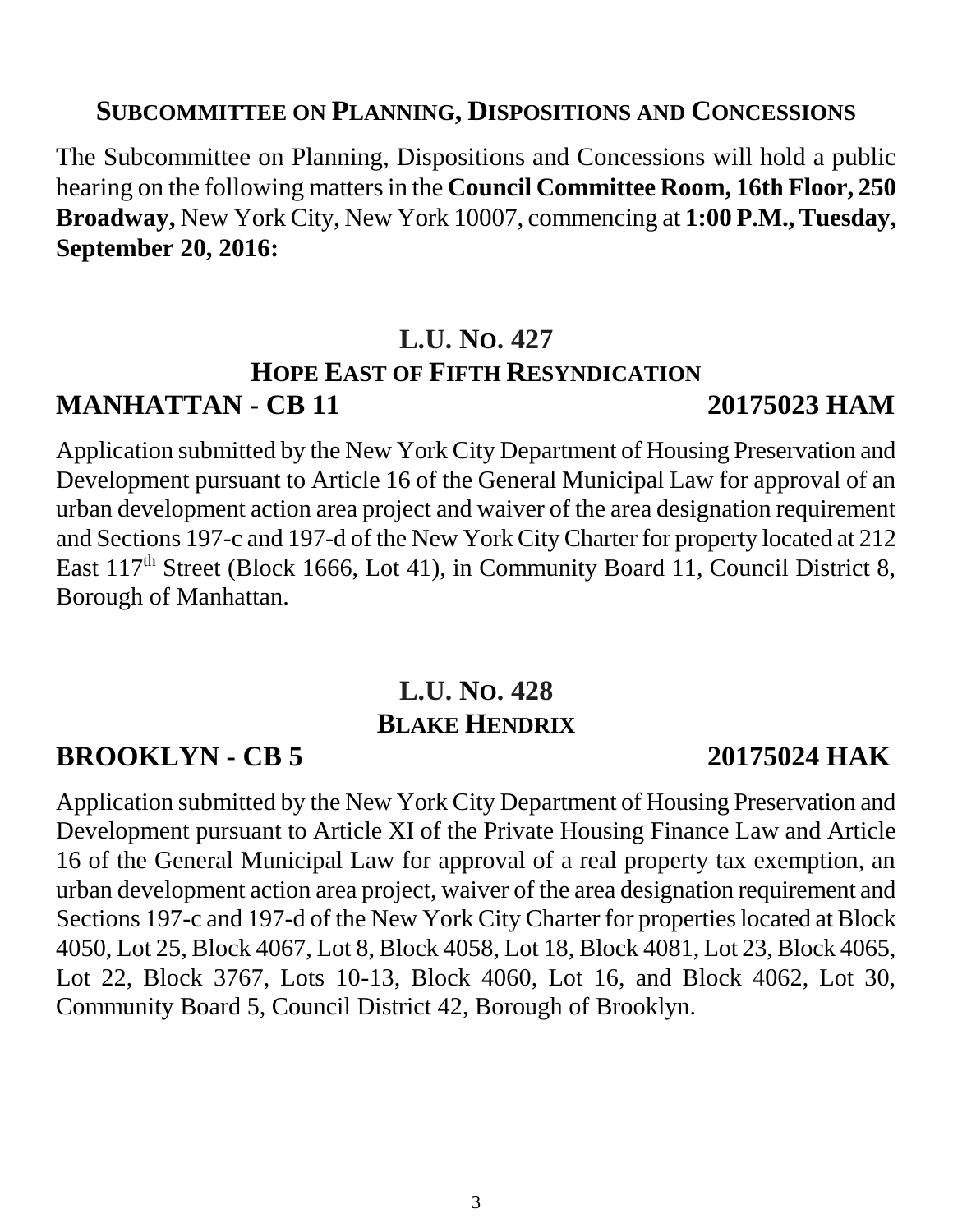# **L.U. NO. 453 SOUTHEASTERN QUEENS VACANT HOMES PROJECT CLUSTER 4, CD 27**

## **QUEENS - CBs 12 and 13 20175039 HAQ**

Application submitted by the New York City Department of Housing Preservation and Development pursuant to Section 696 of Article 16 of the General Municipal Law for approval of a real property tax exemption, an urban development action area project, waiver of the area designation requirement and Sections 197-c and 197-d of the New York City Charter for properties located at 223-19 111<sup>th</sup> Avenue (Block 11206, Lot 67), 114-26 208<sup>th</sup> Street (Block 11026, Lot 379), 197-18 116<sup>th</sup> Avenue (Block 11069, Lot 198), 190-17 115<sup>th</sup> Drive (Block 11033, Lot 69), 117-27 204<sup>th</sup> Street (Block 12634, Lot 24), 198-14 119<sup>th</sup> Avenue (Block 12654, Lot 7), 190-01 118<sup>th</sup> Road (Block 12605, Lot 39), 186-20 Foch Boulevard (Block 12438, Lot 142), 177-48 Baisley Boulevard (Block 12462, Lot 12), 177-19 120<sup>th</sup> Avenue (Block 12469, Lot 137), 171-48 119<sup>th</sup> Road (Block 12375, Lot 85), 168-32 119th Avenue (Block 12370, Lot 16), and 168-31 118th Road (Block 12368, Lot 53), in Community Boards 12 and 13, Council District 27, Borough of Queens.

# **L.U. NO. 454 SOUTHEASTERN QUEENS VACANT HOMES PROJECT CLUSTER 1, CD 21**

# **QUEENS - CB 3 20175036 HAQ**

Application submitted by the New York City Department of Housing Preservation and Development pursuant to Section 696 of Article 16 of the General Municipal Law for approval of a real property tax exemption, an urban development action area project, and waiver of the area designation requirement and Sections 197-c and 197-d of the New York City Charter for property located at 32-10 102<sup>nd</sup> Street (Block 01696, Lot 9), in Community Board 3, Council District 21, Borough of Queens.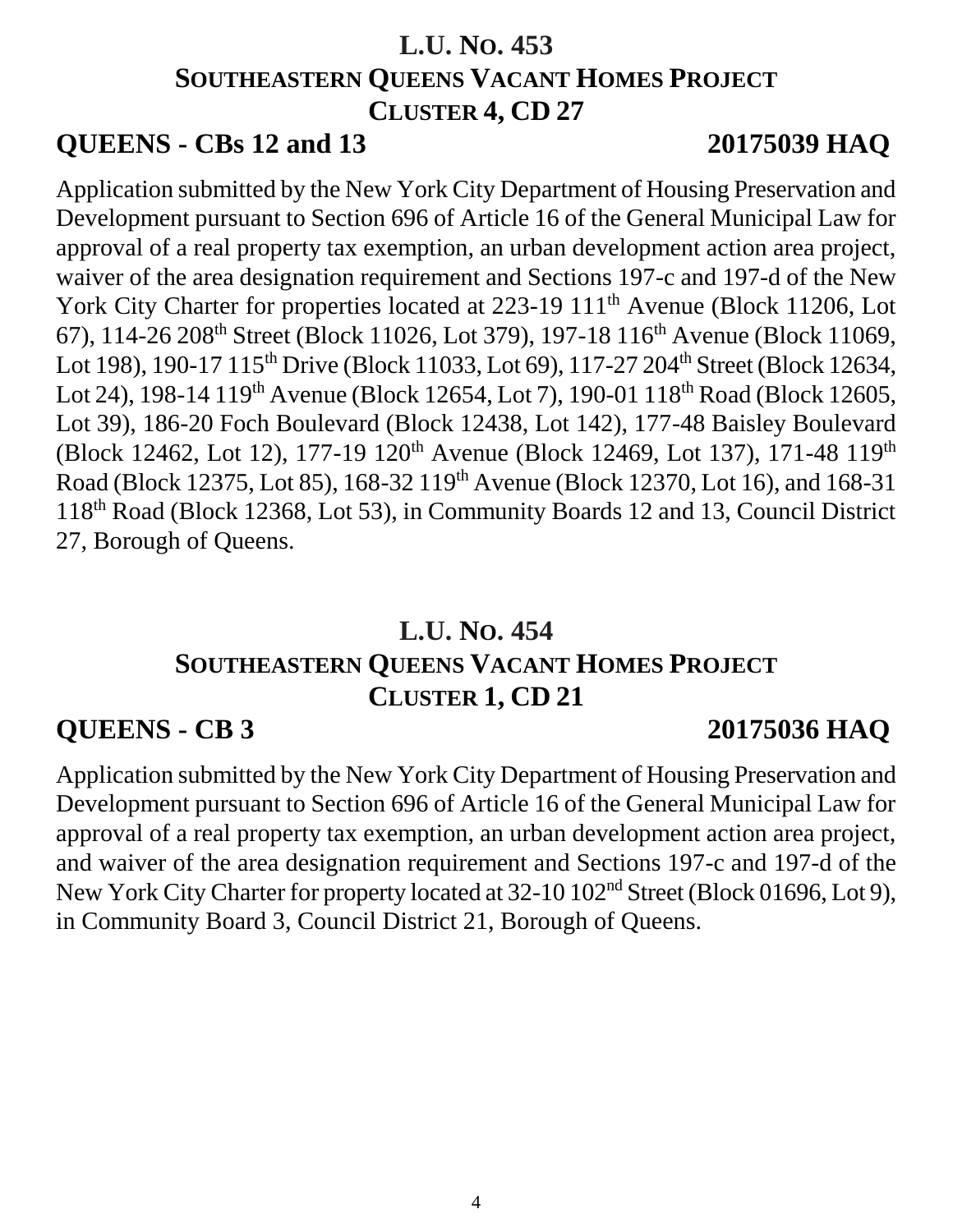# **L.U. NO. 455 SOUTHEASTERN QUEENS VACANT HOMES PROJECT CLUSTER 2, CD 23**

## **QUEENS - CB 13 20175037 HAQ**

Application submitted by the New York City Department of Housing Preservation and Development pursuant to Section 696 of Article 16 of the General Municipal Law for approval of a real property tax exemption, an urban development action area project, and waiver of the area designation requirement and Sections 197-c and 197-d of the New York City Charter for property located at 89-55 208<sup>th</sup> Street (Block 10573, Lot 43), in Community Board 13, Council District 23, Borough of Queens.

# **L.U. NO. 456 SOUTHEASTERN QUEENS VACANT HOMES PROJECT CLUSTER 3, CD 24**

## **QUEENS - CB 8 20175038 HAQ**

Application submitted by the New York City Department of Housing Preservation and Development pursuant to Section 696 of Article 16 of the General Municipal Law for approval of a real property tax exemption, an urban development action area project, and waiver of the area designation requirement and Sections 197-c and 197-d of the New York City Charter for property located at 80-44 162<sup>nd</sup> Street (Block 06856, Lot 59), in Community Board 8, Council District 24, Borough of Queens.

# **L.U. NO. 457 SOUTHEASTERN QUEENS VACANT HOMES PROJECT CLUSTER 5, CD 31**

# **QUEENS - CBs 12 and 13 20175040 HAQ**

Application submitted by the New York City Department of Housing Preservation and Development pursuant to Section 696 of Article 16 of the General Municipal Law for approval of a real property tax exemption, an urban development action area project, and waiver of the area designation requirement and Sections 197-c and 197-d of the New York City Charter for properties located at 144-41 158<sup>th</sup> Street (Block 15013, Lot 4), 171-15 144th Avenue (Block 12594, Lot 16), and 222-33 143rd Road (Block 13086, Lot 57), in Community Boards 12 and 13, Council District 31, Borough of Queens.